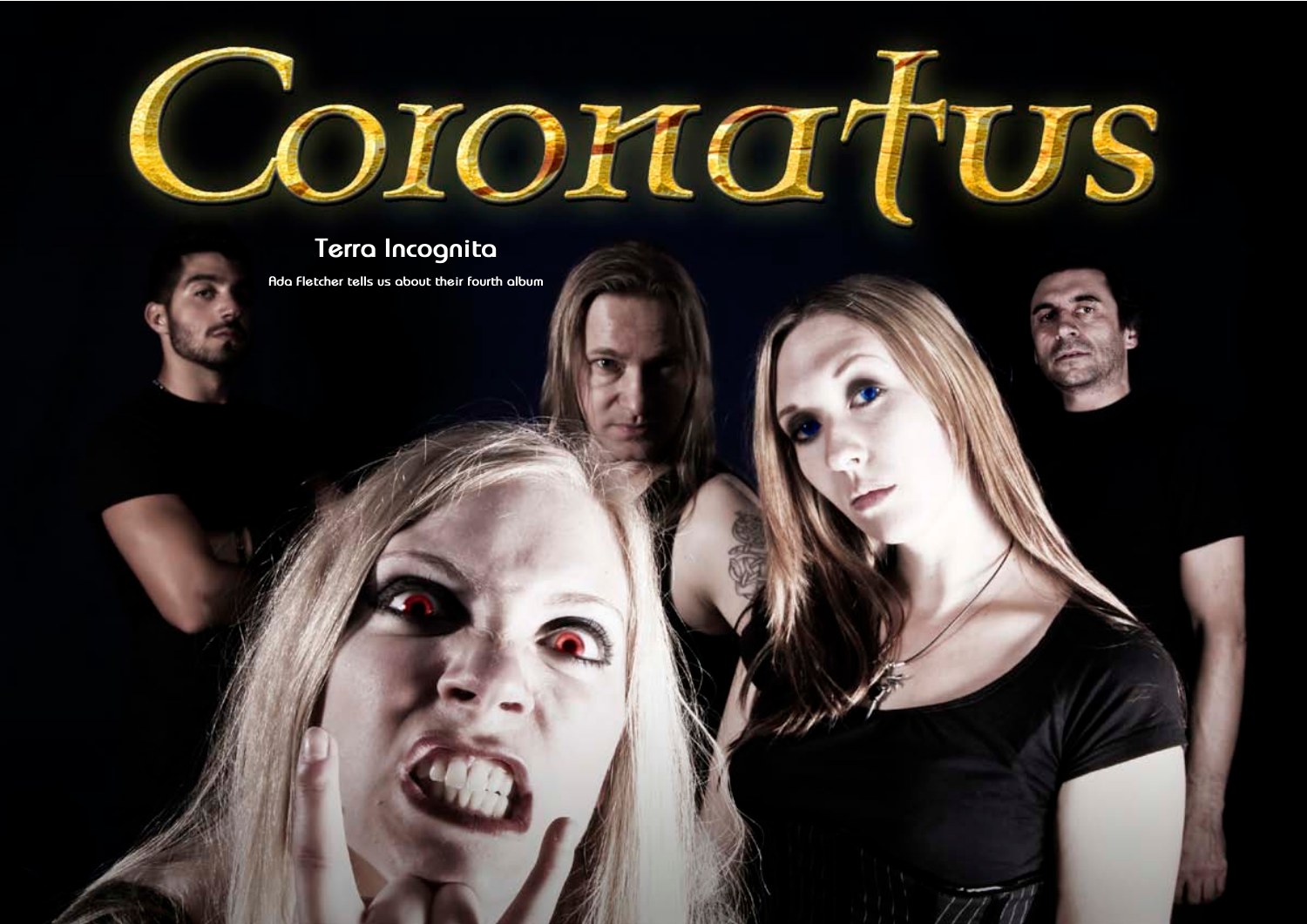

written by daniel källmalm photos: massacre press photos published on 1/12-2011

A band with revolving doors and members staying for a few seconds before moving on, that is something that has been a fact all way through Coronatus' career. We had the fortune to ask returquestions about their recent album 'Terra Incognita' and about the ever changing members.

ning member Ada Fletcher a few who wasn't aware and the feels a 'Terra Incognita' can be described as a metaphor for how the band decided to start over after many changes in line up, according to Ada it can be described as describing an emergence into the unknown. 'Terra Incognita' of course means unknown land for you bit like a fitting title for this once again new formation of a band where all that remains from its

## **Line-up changes**

first emergence is the name.

The Biggest difference between 'Terra Incognita' and it's predecessor 'Fabula Magna' can be found in the new voices according to Ada who is one of those voices having just returned to the band after som absense.

steady line up for this band? - That's a good question indeed. ges, decisions or problems forced former members to leave. We're hopeful, however, to keep our are always trying to improve current line-up for a much longer, so the band might remain un-

- In addition to that, the songs appear more straight comparing them to the songs on the previous albums.

The musical style has still remained more or less the same in a bigger perspective with the double female vocals and the power metal/gothic musical style that we have heard on 'Porta Obscura' and 'Fabula Magna'. With new line up comes changes not only in personal and voices, the new people also brought new ideas to So far, mostly individual chanthe writing so we see an evolved yet typical Coronatus sound.

the process negatively; Ada ex-**Terra Incognita** plains how the song writing of the **band** is effected by the chan- - Oh, I think I can not objectively ges in line up.

- Despite of the problems such changes imply it also fills the songwriting with new life and so far the changes have not affected changed until to the next album.

According to Ada Coronatus their sound but she thinks it is hard to tell wether or not 'Terra Incognita' is better than its prede-



## **http://www.coronatus.de/ http://www.youtube.com/user/CoronatusOfficial**

But why is it so hard to keep a ask about how Ada handles her answer this, Ada explains when I new role as soprano. I think I did a quite good job keeping in mind, that it was the first time for me to sing soprano.